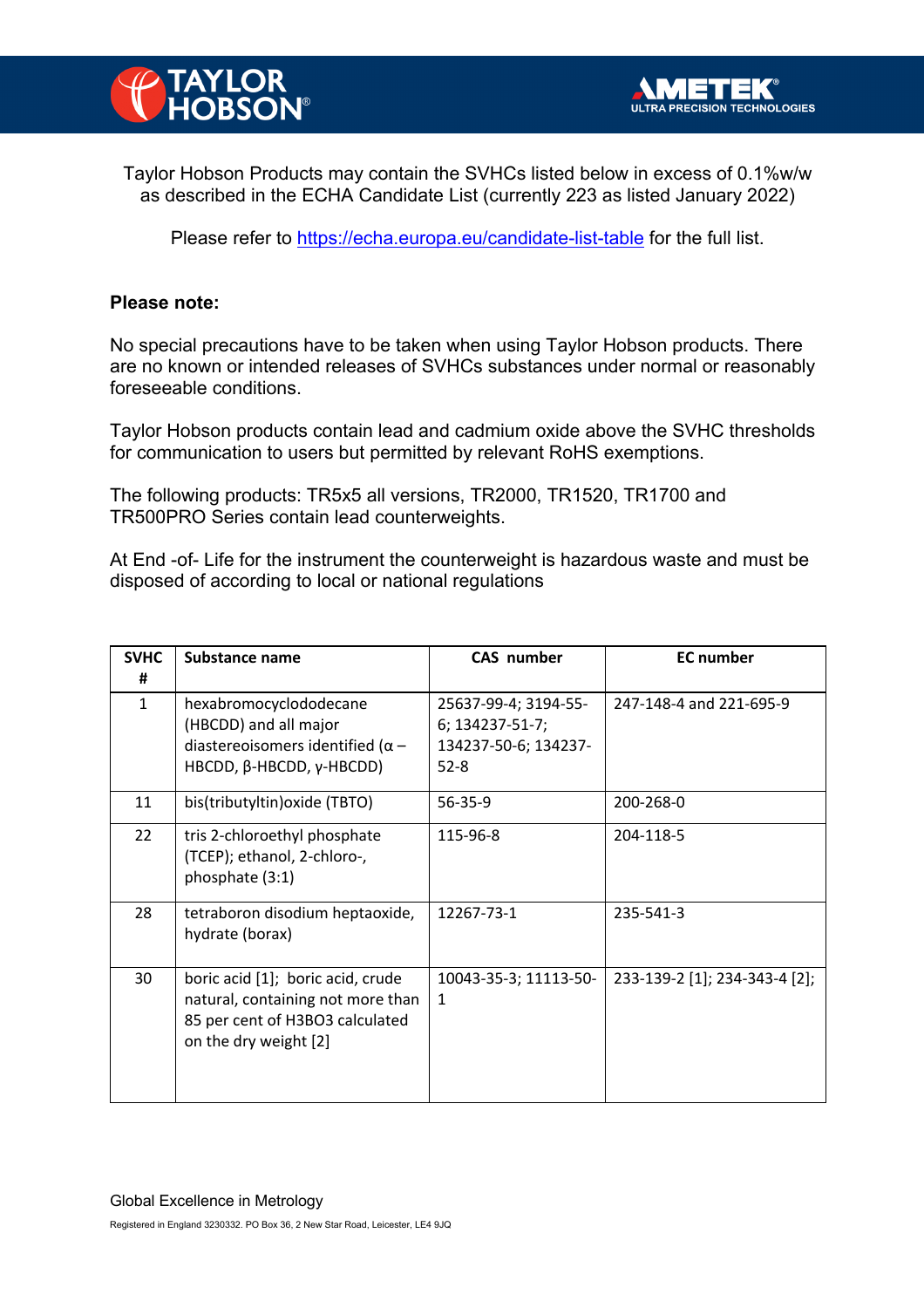



| 33  | boric acid, disodium salt -       | 1330-43-4; 12179-04- | 215-540-4 |
|-----|-----------------------------------|----------------------|-----------|
|     | disodium tetraborate, anhydrous;  | 3; 1303-96-4         |           |
|     | borax pentahydrate, disodium      |                      |           |
|     | tetraborate pentahydrate; borax   |                      |           |
|     | decahydrate, disodium             |                      |           |
|     | tetraborate decahydrate           |                      |           |
| 44  | 1,2-benzenedicarboxylic acid, di- | 68515-42-4           | 271-084-6 |
|     | C7-11-branched and linear alkyl   |                      |           |
|     | esters (DNHUP)                    |                      |           |
| 45  | N-methyl pyrrolidone; N-methyl-   | 872-50-4             |           |
|     |                                   |                      | 212-828-1 |
|     | 2-pyrrolidone; 1-methyl-2-        |                      |           |
|     | pyrrolidone; (NMP)                |                      |           |
| 50  | 1,2-benzenedicarboxylic acid, di- | 71888-89-6           | 276-158-1 |
|     | C6-8-branched alkylesters, C7-    |                      |           |
|     | rich; Di-n-heptyl phthalate (DNHP |                      |           |
|     | or DIHP)                          |                      |           |
| 69  | bis(2-methoxyethyl) phthalate;    | 117-82-8             | 204-212-6 |
|     | 1,2-Benzenedicarboxylic acid,     |                      |           |
|     | bis(2-methoxyethyl) ester         |                      |           |
| 75  | 1,2-dimethoxyethane; ethylene     | 110-71-4             | 203-794-9 |
|     | glycol dimethyl ether; EGDME      |                      |           |
|     |                                   |                      |           |
| 83  | 1,2-bis(2-methoxyethoxy)ethane;   | 112-49-2             | 203-977-3 |
|     | TEGDME; triethylene glycol        |                      |           |
|     | dimethyl ether; triglyme; Glyme 4 |                      |           |
| 88  | lead titanium zirconium oxide     | 12626-81-2           | 235-727-4 |
|     |                                   |                      |           |
| 90  | diisopentylphthalate; di-         | 605-50-5             | 210-088-4 |
|     | amylphthalate                     |                      |           |
| 103 | lead (II) titanate; lead titanium | 12060-00-3           | 235-038-9 |
|     | trioxide                          |                      |           |
|     |                                   |                      |           |
| 108 | dibutyl tin dichloride; DBT, DBTC | 683-18-1             | 211-670-0 |
|     |                                   |                      |           |
| 142 | cadmium oxide                     | 1306-19-0            | 215-146-2 |
| 144 | di-n-pentylphthalate;             | 131-18-0             | 205-017-9 |
|     | dipentylphthalate (DNPP or DPP)   |                      |           |
|     |                                   |                      |           |
| 146 | trixylyl phosphate;               | 25155-23-1           | 246-677-8 |
|     | tris(dimethylphenol) phosphate    |                      |           |
|     | (TXP)                             |                      |           |
| 150 | di-n-hexylphthalate (DnHP or      | 84-75-3              | 201-559-5 |
|     | DHexP or DHEP); Dihexyl           |                      |           |
|     | phthalate (DHP)                   |                      |           |
| 158 | 2-(2H-benzotriazol-2-yl)-4,6-     | 25973-55-1           | 247-384-8 |
|     | ditertpentylphenol (UV-328);      |                      |           |
|     | DitPe-BZT                         |                      |           |
|     |                                   |                      |           |
|     |                                   |                      |           |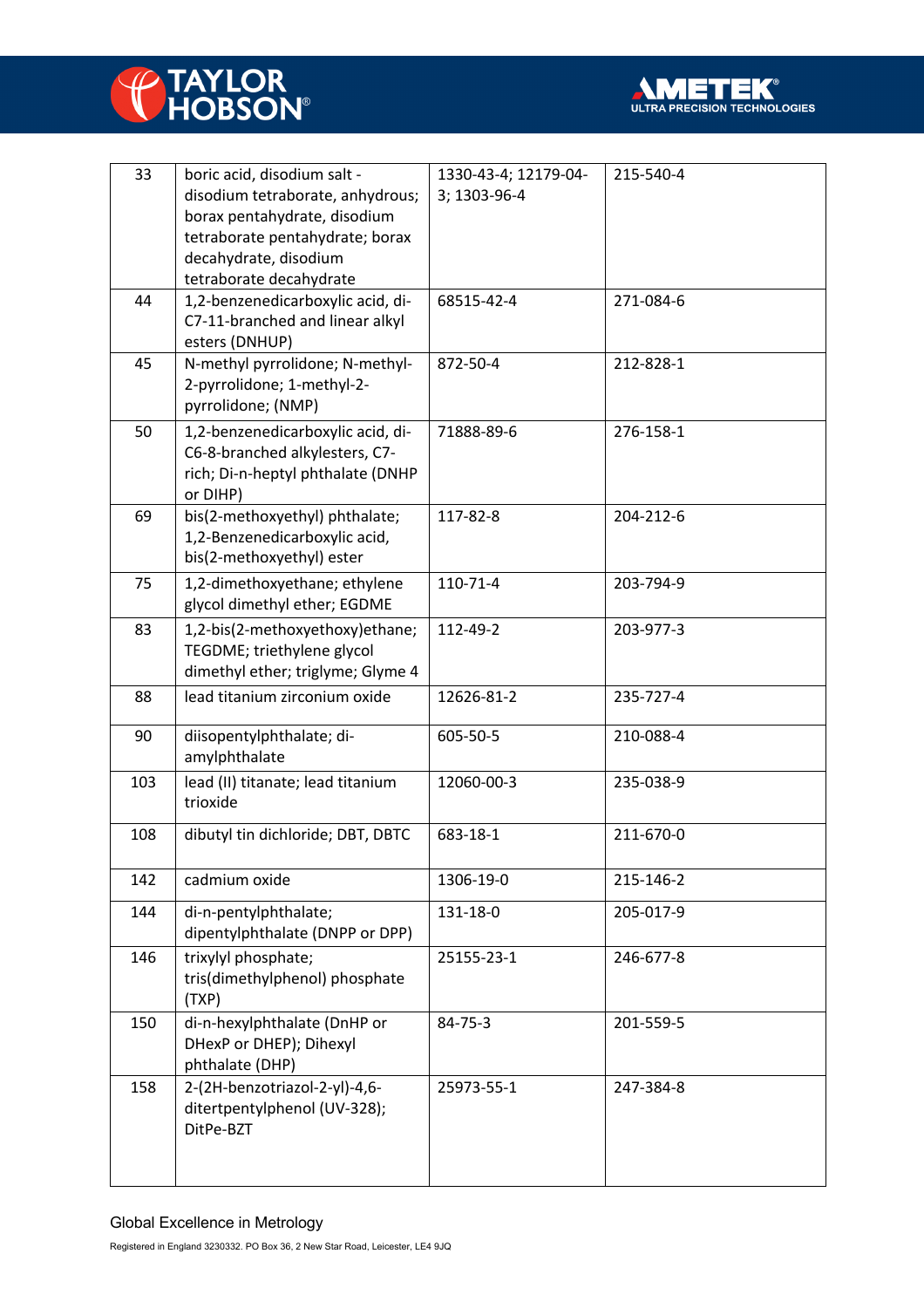



| 159 | 2-benzotriazol-2-yl-4,6-di-tert-<br>butylphenol (UV-320); phenol, 2-<br>(2H-benzotriazol-2-yl)-4,6-bis(1,1-<br>dimethylethyl); ditBu-ClBZT;<br><b>DBHCB</b>                                                                                                          | 3846-71-7                                            | 223-346-6                |
|-----|----------------------------------------------------------------------------------------------------------------------------------------------------------------------------------------------------------------------------------------------------------------------|------------------------------------------------------|--------------------------|
| 160 | 2-ethylhexyl 10-ethyl-4,4-dioctyl-<br>7-oxo-8-oxa-3,5-dithia-4-<br>stannatetradecanoate (DOTE)                                                                                                                                                                       | 15571-58-1                                           | 239-622-4                |
| 161 | Reaction mass of 2-ethylhexyl 10-<br>ethyl-4,4-dioctyl-7-oxo-8-oxa-3,5-<br>dithia-4-stannatetradecanoate<br>(DOTE) and 2-ethylhexyl 10-ethyl-<br>4-[[2-[(2-ethylhexyl)oxy]-2-<br>oxoethyl]thio]-4-octyl-7-oxo-8-<br>oxa-3,5-dithia-4-<br>stannatetradecanoate (MOTE) | $\overline{\phantom{a}}$                             | $\overline{\phantom{a}}$ |
| 162 | 1,2-benzenedicarboxylic acid, di-<br>C6-10-alkyl esters; 1,2-<br>benzenedicarboxylic acid, mixed<br>decyl and hexyl and octyl diesters<br>with $\geq$ 0.3% of dihexyl phthalate<br>(EC No. 201-559-5)                                                                | 68515-51-5; 68648-93-<br>$\mathbf{1}$                | 271-094-0; 272-013-1     |
| 165 | 2,4-di-tert-butyl-6-(5-<br>chlorobenzotriazol-2-yl)phenol<br>$(UV-327)$                                                                                                                                                                                              | 3864-99-1                                            | 223-383-8                |
| 166 | 2-(2H-benzotriazol-2-yl)-4-(tert-<br>butyl)-6-(sec-butyl)phenol (UV-<br>350)                                                                                                                                                                                         | 36437-37-3                                           | 253-037-1                |
| 167 | 1,3-propanesultone; 1,2-<br>oxathiolane 2,2-dioxide                                                                                                                                                                                                                  | 1120-71-4                                            | 214-317-9                |
| 168 | perfluorononan-1-oic acid<br>$(2,2,3,3,4,4,5,5,6,6,7,7,8,8,9,9,9-$<br>heptadecafluorononanoic acid<br>and its sodium and ammonium<br>salts. (PFNA)                                                                                                                   | 375-95-1; 21049-39-8;<br>4149-60-4                   | 206-801-3                |
| 175 | 1,6,7,8,9,14,15,16,17,17,18,18-<br>dodecachloropentacyclo[12.2.1.1<br>6,9.02,13.05,10] octadeca-7,15-<br>diene (Dechlorane Plus) [covering<br>any of its individual anti- and syn-<br>isomers or any combination<br>thereof]                                         | 13560-89-9, 135821-<br>74-8, 135821-03-3 and<br>more | 236-948-9 and more       |
| 178 | cadmium hydroxide                                                                                                                                                                                                                                                    | 21041-95-2                                           | 244-168-5                |
| 185 | lead                                                                                                                                                                                                                                                                 | 7439-92-1                                            | 231-100-4                |

## Global Excellence in Metrology

Registered in England 3230332. PO Box 36, 2 New Star Road, Leicester, LE4 9JQ